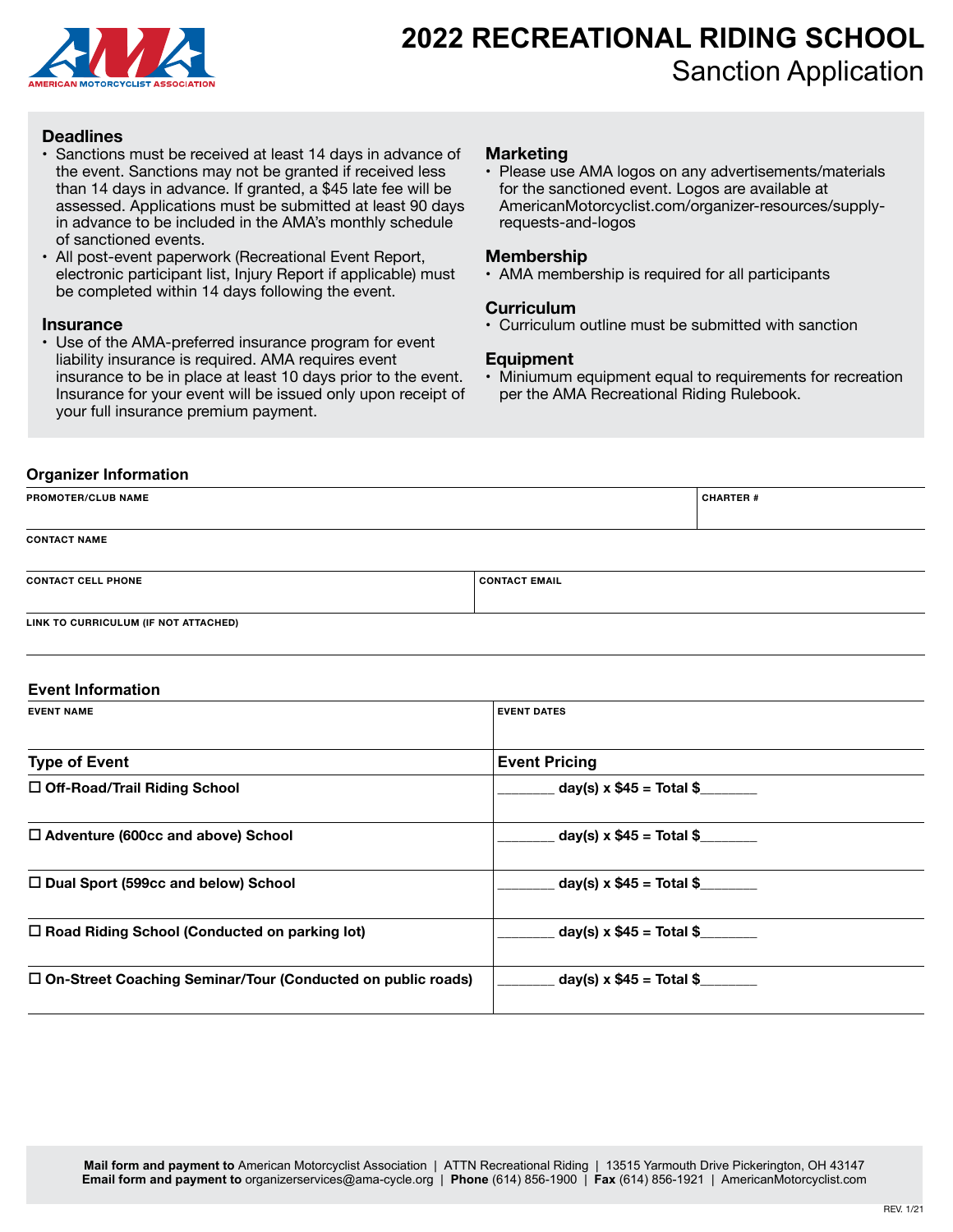# **Event Information** Continued

**EVENT FACILITY, OHV/SVRA, RIDING AREA OR LOCATION**

| <b>EVENT ADDRESS/GPS COORDINATES</b> | , CITY | <b>STATE</b> | <b>ZIP CODE</b> |
|--------------------------------------|--------|--------------|-----------------|
|                                      |        |              |                 |
| <b>WEBSITE (PUBLISHED)</b>           |        |              |                 |

| <b>PHONE (PUBLISHED)</b>                                         | <b>EMAIL (PUBLISHED)</b>                           |
|------------------------------------------------------------------|----------------------------------------------------|
|                                                                  |                                                    |
| APPROXIMATELY HOW MANY ENTRIES DO YOU ANTICIPATE FOR YOUR EVENT? | APPROXIMATELY HOW MANY ENTRIES CAN YOU ACCOMODATE? |
|                                                                  |                                                    |
| <b>ANNUAL EVENT?</b>                                             |                                                    |
|                                                                  | <b>YEAR STARTED?</b>                               |
|                                                                  |                                                    |

| <b>PRE-ENTRY FEE \$</b> | <b>ENTRY AT EVENT FEE \$</b> |
|-------------------------|------------------------------|
|                         |                              |

## **Risk Management Officer**

| <b>NAME</b> | . .<br>IMBER |
|-------------|--------------|
|             |              |

# **Payment Information** (Payment must be submitted with sanction)

| $\Box$ Check (Payable to AMA)                  | $\square$ Cash | $\Box$ Credit Card Select One: $\bigcirc$ Visa $\bigcirc$ MasterCard $\bigcirc$ Discover $\bigcirc$ Amex |                        |
|------------------------------------------------|----------------|----------------------------------------------------------------------------------------------------------|------------------------|
| <b>CREDIT CARD NUMBER</b>                      |                |                                                                                                          | <b>EXPIRATION DATE</b> |
| <b>CARDHOLDER NAME (AS IT APPEARS ON CARD)</b> |                | <b>CARDHOLDER SIGNATURE (REQUIRED)</b>                                                                   |                        |